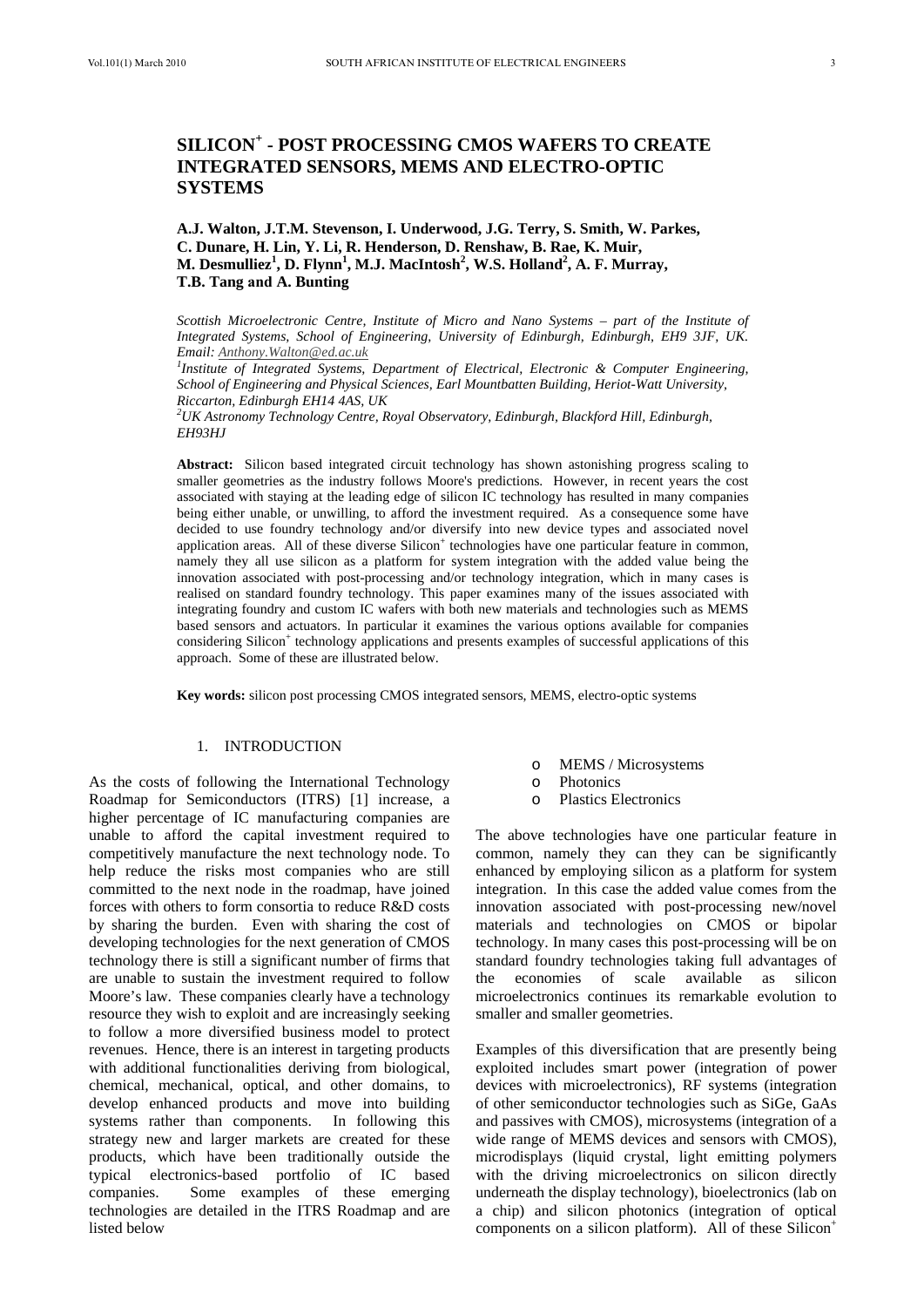technologies\* have one element in common, namely the use of silicon as a platform for system integration with the added value being the innovation associated with post-processing and/or integration.

The attraction of silicon as a platform technology arises from its dominance as a high performance cost effective technology, which to date is unchallenged. However, it is clear that the scaling of Silicon IC technology cannot continue forever and either the economics associated with the reduction of dimensions or the limits of physics will initially slow and then halt the process. When scaling has run its course and the technology enters a more mature phase the importance of  $Silicon<sup>+</sup>$  as a source for innovation and new product developments will increase. The vision of Silicon<sup>+</sup> in this paper is that it effectively treats the platform silicon integrated circuit (IC) technology as a commodity element of the system, and with much of mainstream CMOS being foundry based, the value added part becomes the bespoke processing and the associated IP. One of the attractions of this approach is that state-of-the-art CMOS technology is readily available without the need for any capital investment, which is a business model which has been very successfully exploited by so called fabless companies. The major appeal of this approach is that as foundryprocesses are updated, the technology is immediately accessible making this element of any technology/product development future-proofed without the requirement for any significant capital investment. Hence, the potential exists for Silicon<sup>+</sup> based SMEs and startup companies to readily exploit new technology nodes as they become available.

This paper vill examine the options and challenges associated with integrating both foundry and custom IC technology with both new materials and other technologies such as MEMS (sensors and actuators) and present examples of the various options.

# 2. MEMS‡ /CMOS† INTEGRATION

The performance of many sensors and Micro-Electro-Mechanical Systems (MEMS) can profit from being directly integrated with electronics. For example, there are great benefits in connecting pre-amplifiers and signal conditioning close to sensors, providing considerable advantages in performance and cost. Furthermore, if large arrays of sensors and/or actuators are required then backplane silicon electronics becomes essential.

<u>.</u>

There are a number of options available for integrating MEMS and CMOS integrated circuit technologies. The key requirements are to implement electrical, and in some cases thermal, interconnect between the CMOS and MEMS elements and some of the options that are available are listed below:

- (a) The MEMS devices are fabricated on an electronic grade Silicon wafer and then encapsulated in oxide. The standard CMOS process then follows [2].
- (b) Foundry wafers with the required electronics are fabricated and the MEMS is then postprocessed on top [3, 4]
- (c) A completely integrated CMOS and MEMS process is used [5].
- (d) Manufacture of MEMS devices using etch release of structures built using material layers available and patterned as part of the CMOS process [21,22].
- (e) MEMS and CMOS technologies (either in wafer or chip form) are individually fabricated and hybridised [6]
- (f) Multi-chip modules
- (g) Wafer bonding is used to integrate CMOS with **MEMS** [7,8]

The first four of these involve fabricating both the microelectronic devices and the MEMS technologies on a single wafer with the remaining ones involving integrating the technologies together after their separate fabrication. All of these approaches involve compromises and so have their individual attractions and limitations [3,4 ,8,9]. The following sections discuss the above approaches and their pros and cons.

#### *2.1 MEMS processed on wafer before CMOS fabrication*

In this format MEMS devices are fabricated in recesses in silicon wafers and effectively buried in oxide or some other suitable material [2] as shown in figure 1. The wafer is then planarised and the CMOS devices fabricated in the exposed silicon next to the device. The advantage of this approach is that the process is fully integrated, but the MEMS devices will experience all the high temperature steps associated with the CMOS process flow, which may cause problems for some structures. While this method of integration appears very attractive, a real practical issue with this technology is that contamination is a potential problem for all IC fabs, which precludes the use of many MEMS materials. Hence, if a MEMS fab is to manufacture the microsystem structures and bury them in oxide or some other material ready for the CMOS fabrication step then the IC foundry must have qualified the MEMS foundry to ensure that there are will be no possibility of contamination.

Another reason why this approach has not been widely adopted may be that the cost of processing the microelectronic circuitry (and also MEMS) is fixed

<sup>\*</sup> This approach is sometimes referred to as *More than Moore* (Scaling being More Moore) and/or *heterogeneous integration* • This paper is based on a presentation give at an IET

Symposium (2007) and an article in the NMI Year Book (2008).

<sup>&</sup>lt;sup>‡</sup> In this paper MEMS is used in its widest sense to include all sensors and actuators.

<sup>†</sup> When CMOS integration with MEMS is referred to this should be considered to include other integrated circuit technologies such as bipolar, Bi-CMOS etc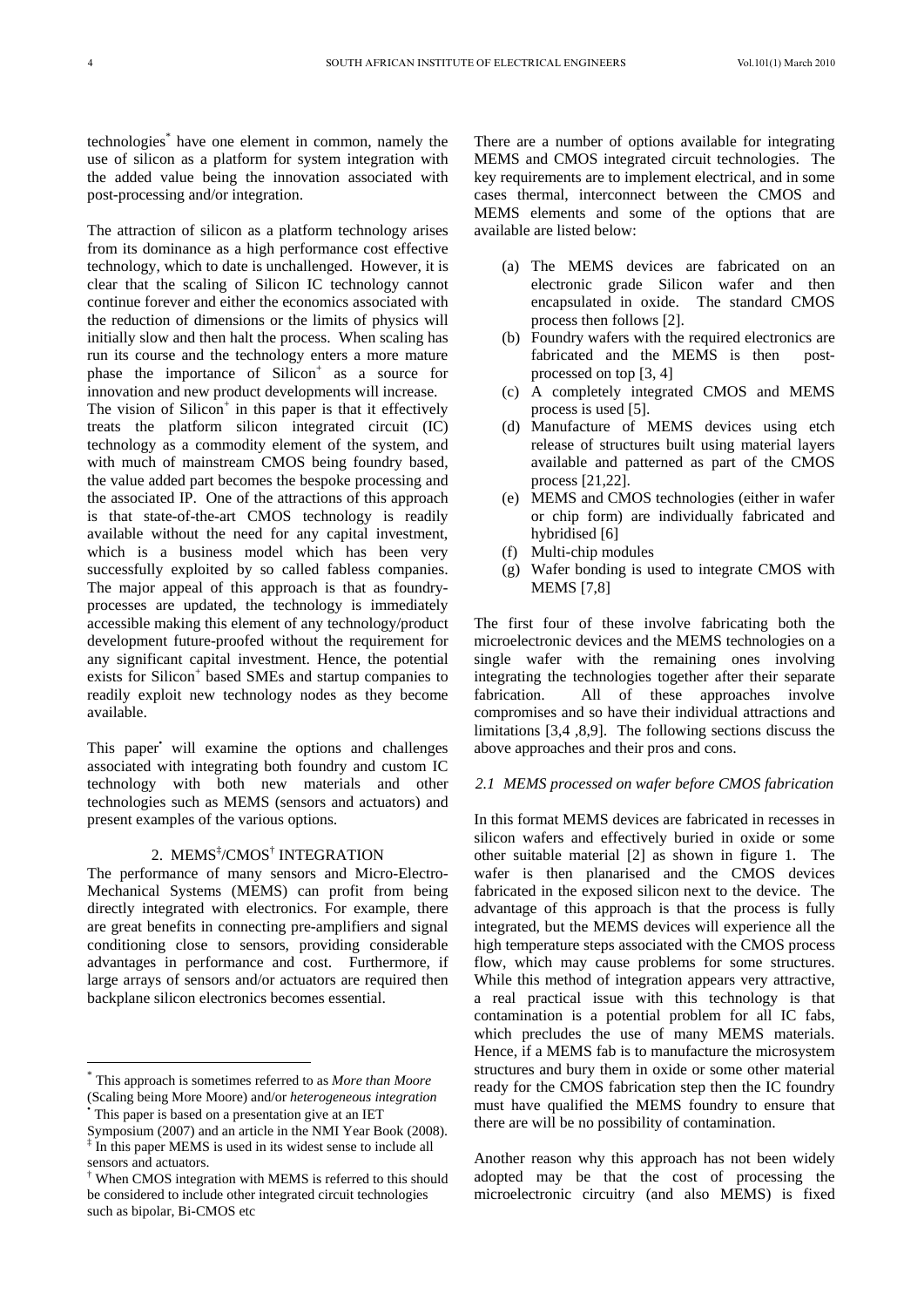

Figure 1. Schematic of MEMS processed on wafers before CMOS fabrication. (a) MEMS devices fabricated and buried in oxide which is then planarised to expose the silicon using CMP. (b) Finished process with metal interconnect between the CMOS and MEMS.

regardless of the number of devices on the wafer. Hence, the area occupied by the MEMS device can be considered to have a significant "microelectronics process" cost associated with it, especially if it is large. With the CMOS and MEMS wafer processing costs both effectively fixed, the end result is that MEMS processed on wafers before CMOS fabrication may provide significantly fewer systems than would be the case if the two technologies were fabricated on separate wafers and then assembled in a multi-chip module (see section 2.6) or as a chip on chip (see section 2.5). Obviously, where the benefits of direct integration outweigh the above considerations pre-processed MEMS will be viable but it is clear that there are significant cost penalties associated with using this approach when integrating the latest IC processes with large MEMS devices.

### *2.2 Foundry wafer post-processed with MEMS*

Post-processing foundry CMOS involves procuring standard foundry processed wafers and then adding and patterning extra layers to create the MEMS device on top of the IC technology (see figure 2). The attraction of this approach is that the resulting system can select the most appropriate IC technology, and hence there is no problem procuring state-of-the-art technology should it be required. However, it should be remembered that mask sets for state-of-the-art IC technology are extremely expensive so post-processing integration with advanced processes is really only a feasible option for high volume products unless an existing design can be used as the IC backplane.



Figure 2. Schematic of foundry wafer post-processed

Post-processing has many attractions but one of its limitations is that the maximum processing temperature is limited to not more than 450°C to protect the integrity of the CMOS, making the use of materials such as polysilicon for resonators during the post-processing phase impractical. Possible replacements that have been proposed are germanium and SiGe [10,11] that can be deposited at 400-450°C.

There are many other standard IC (and non-standard) materials which can be deposited and patterned. Examples of companies whose commercial products follow this approach are MicroPix, (now 4D - Liquid Crystal alignment and spacer technology for LC microdisplays [12]) and Vision (before being acquired by ST Microelectronics – CMOS imagers with micromachined lenses and colour filters [13]). Another company that has successfully used this approach of postprocessing foundry CMOS is Microemissive Displays (MED) with their organic light emitting diode (OLED) microdisplays [14]. Other technologies suited to this implementation include the fabrication of detectors [15] and ElectroWetting On Dielectric (EWOD) [16] devices on silicon IC backplanes. Figure 3 (a) shows an example of an EWOD chip with 25 electrodes for moving liquid droplets while figure 3 (b) shows EWOD electrodes (with a 100 $\mu$ m pitch) integrated with SPADs (Single Photon Avalanche Diodes). Many of the above commercialised application specific technologies that were originally post-processed have matured to the stage where they have now become part of a foundry's standard offering. Finally, it should be remembered that the post-processing option enables the final fabrication steps to be either undertaken in a custom built process line or in a contract run MEMS facility, which provides opportunities for second sourcing.



Figure 3. (a) A 25 electrode CMOS EWOD chip. (b) EWOD chip with integrated SPADs on each electrode.

### *2.3 Total integration of MEMS and CMOS processes*

This option requires access to an integrated fabrication facility and is really only open to companies and organisations that are more vertically integrated having both CMOS and MEMS technology available (figure 4). The drawback of this approach is that, if there is a need to

| $\Gamma$ igure 2. Denematre of found $\gamma$ ware post processed                                                                                                                      |             |                                                      |                |
|----------------------------------------------------------------------------------------------------------------------------------------------------------------------------------------|-------------|------------------------------------------------------|----------------|
| with MEMS.                                                                                                                                                                             | <b>CMOS</b> |                                                      | MEMS CMOS MEMS |
| Post-processing has many attractions but one of its<br>imitations is that the maximum processing temperature is<br>imited to not more than $450^{\circ}$ C to protect the integrity of |             |                                                      |                |
| he CMOS, making the use of materials such as                                                                                                                                           |             | Figure 4. Schematic of the total integration of MEMS |                |

and CMOS processes.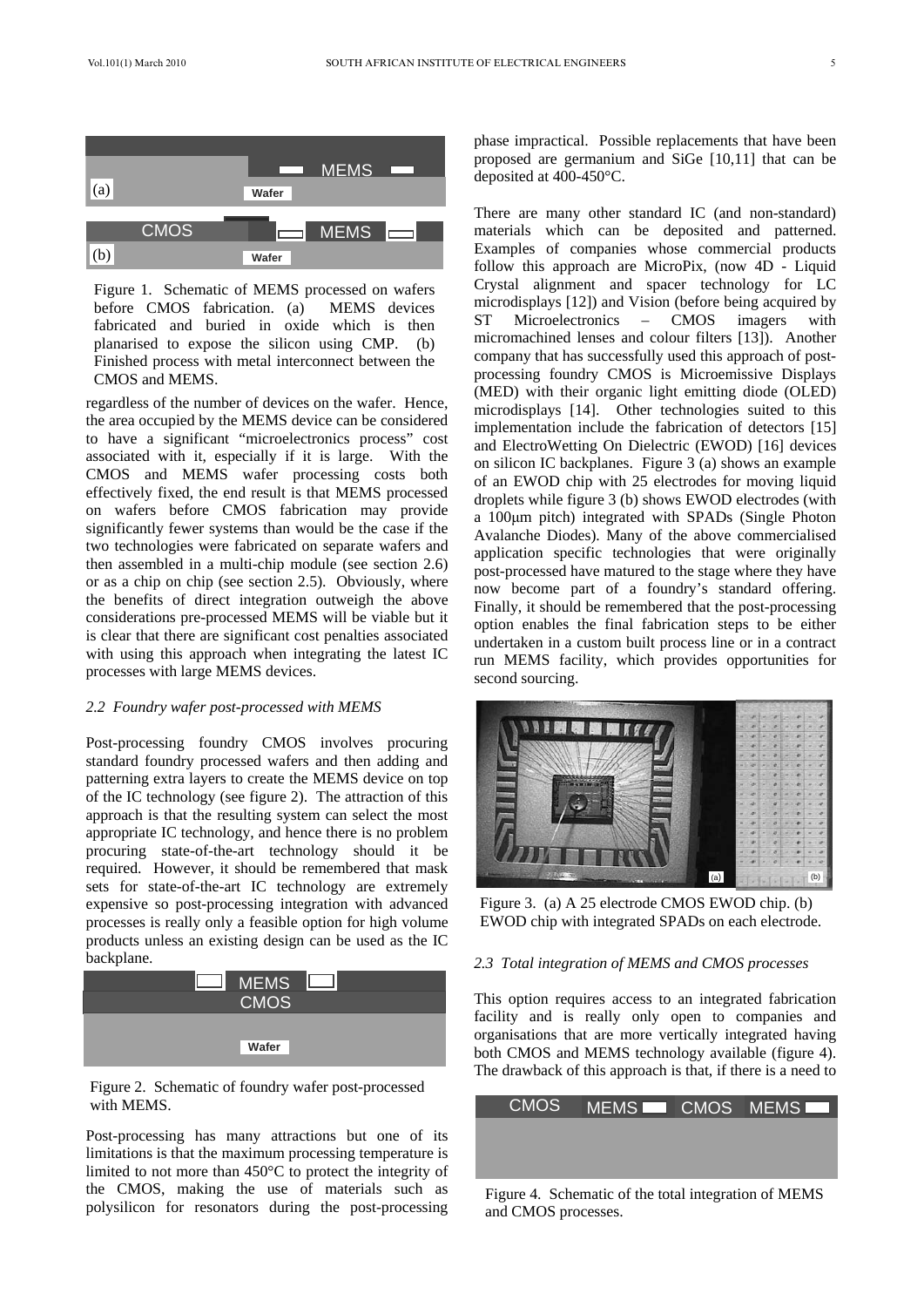future proof a business by keeping in-house IC technology following the roadmap, then extremely high levels of investments are required. Two examples of companies in a position to take the full integration approach, but who perhaps have not been fully committed to following the roadmap, are Texas Instruments and Analog Devices. Both have significant shares of the MEMS market with TI fabricating their Digital Micro Mirror (DMM) display system<sup>†</sup> [17] and Analog Devices their accelerometer and gyro products [18,19]. The commercial barriers to entering the market using this approach are significant as it requires a fabrication facility with both CMOS and MEMS capability, which even if the CMOS technology is not state-of-the-art, still requires significant investment. However, it does enable both the MEMS and CMOS to be optimised within the constraints of the process flow employed.

### *2.4 CMOS process with MEMS etch release/access postprocess*

In this approach, the CMOS wafer is fabricated in the standard manner with the design already incorporating the layout required by the MEMS device [20]. At the completion of the CMOS process all that is required is a simple etch release step as shown schematically in figure 5. Examples of this include diffraction gratings / light filters using the multilevel fine metal pitch available with the latest processes [21], releasing mechanical structures such as comb-drive resonators, cantilever beam arrays and accelerometers [22,23], copper structures [24] and pH sensors for a pill that is swallowed (figure 6) [25,26]. Reference [3] also gives more examples of the above approach for a number of different technologies.

This method of CMOS foundry technology with MEMS etch release can obviously be used in combination with post-processing extra patterned layers either before or after the etch release step. As with standard postprocessing the above approach can take full advantage of the latest IC technology with sub-micron polysilicon and metal structures being available and of course copper and  $low \kappa$  materials.



Figure 5. Schematic of a CMOS process with MEMS etch release/access post-process.

#### *2.5 Hybridisation*

 $\overline{a}$ 

This scheme involves taking separately processed CMOS and MEMS wafers (or chips) and then hybridising or



Figure 6. Sensors in a pill [25] suitable for CMOS / MEMS sensor fabricated by post CMOS etching [26].

bump bonding them. This is a standard process that is widely used for IC packaging/interconnect and providing processing temperatures < 450°C (the maximum temperature for CMOS ICs) are used hybridisation is very straightforward (see figure 7).

However, for some MEMS devices the materials and or structures will not survive temperatures approaching this maximum. If low temperature bumping is required then there are a number of options that include indium [27] and gold ball bumping [28]. An example utilising indium bumps is the SCUBA-2 sub-millimetre bolometer detector  $[6]$  shown in figure 8. This  $4 \times 5$ cm device has 218,000 indium bump bonds providing both thermal and electrical connection between the upper pixel array and the underlying SQUID multiplex device. An example using gold bumping is the creation of micro-inductors [28], images of which are shown in figure 9. Alternatively, eutectic die bonding of CMOS - MEMS technology has been demonstrated by Austria Microsystems to produce a polysilicon based capacitive acceleration sensor bonded onto a CMOS chip containing the sensing electrode and read-out electronics [29].



Figure 7. Flip chip and wire bonding hybridisation.



Figure 8. One quadrant of the detector array for SCUBA-2. The detector is hybridised to the bottom chip with 218,000 indium bump bonds to provide both electrical and thermal conduction.

<sup>†</sup> Note that while the DMM technology comes from a company that manufactures ICs and can be considered fully integrated the MEMS process is built on top of the electronics and so could be considered as post-processed.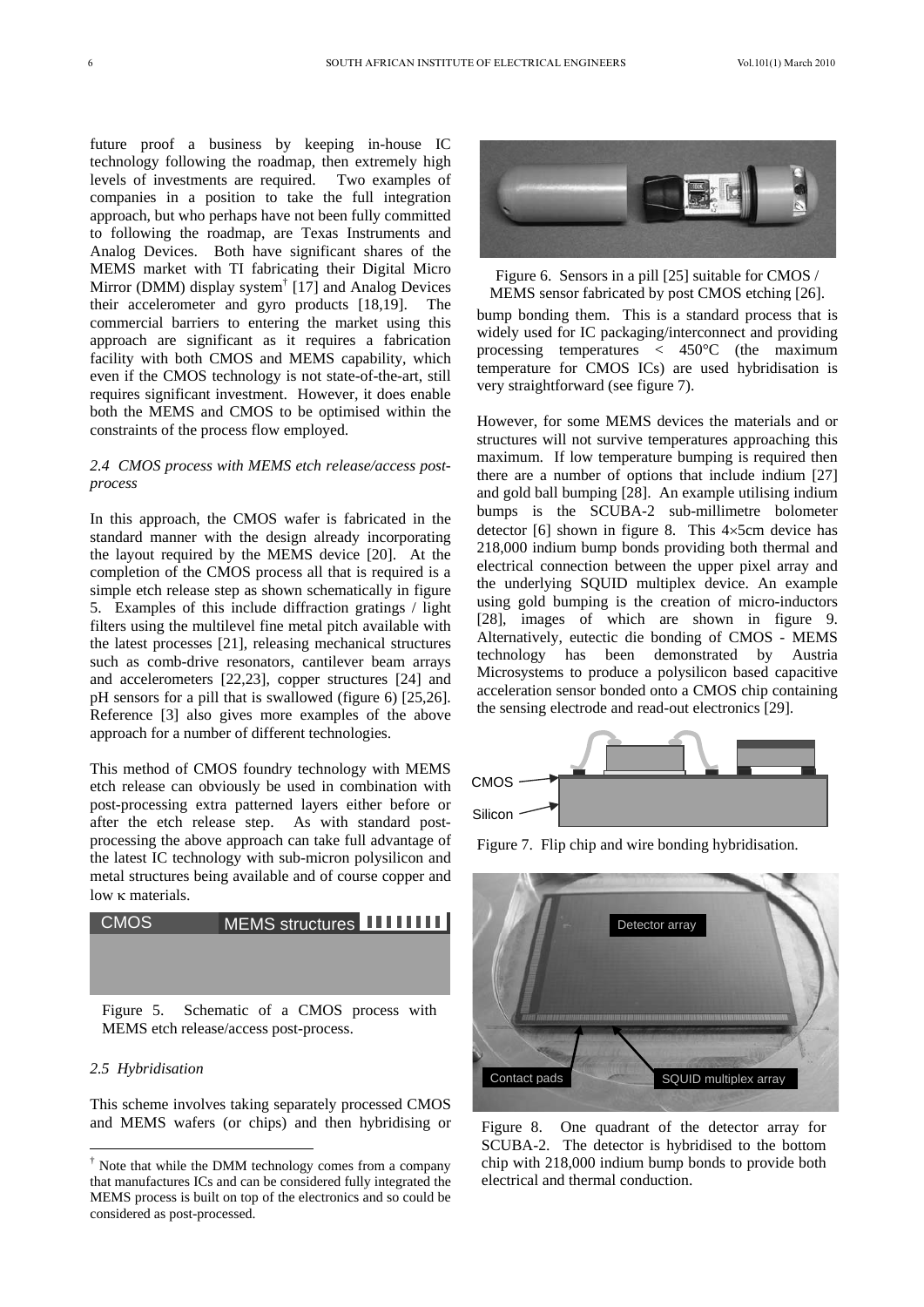

Figure 9. Fabricated micro-inductor (a) bottom, (b) top of an inductor before bump bonding, (c) microinductor of size  $2mm \times 5mm \times 250 \mu m$  (W $\times$ L $\times$ T). The nickel windings are clearly visible diagonally. The Ni(80)Fe(20) core of ring is assembled between the windings by flip-chip bonding.

It is possible to attach the MEMS device to the CMOS wafer (or *vice versa*) and subsequently provide the interconnect between chips with wire bonding (chip on chip). A further hybrid-type approach is to use what could be considered a non-MEMS technology hybridised with a CMOS backplane [30], a method used in proof of concept devices for the post-processed detector technology reported in reference [15].

# *2.6 Multi-chip Modules*

Using multi-chip modules is a standard approach for assembling more than two ICs and other components, e.g. chip capacitors, into an electronic module. Being such a readily available technology this has a low entry barrier and can be used for many applications. A large number of manufacturers, including Bosch, Motorola (Freescale) and SensoNor use this approach with many of their MEMS based systems.

#### *2.7 Wafer bonding of CMOS and MEMS wafers*

Fabricating MEMS and CMOS devices on separate wafers enables the optimisation of each technology independently. Hence, there are many potential attractions if the two wafers can be combined together. However, bonding two wafers together, to integrate the two technologies, requires a low temperature  $(<450^{\circ}C^{\dagger})$ bonding step to prevent any thermal effects or damage to the processed wafers. In addition, some method of electrically connecting the bonded wafer pair and bringing the electrical signals to the top surface also needs to be implemented. The electrical interconnect issue has many solutions that are well documented in 3-D interconnect research such as [31,32]. References [7,8] present details of test structures that have been designed to examine the feasibility of integrating prefabricated MEMS and CMOS devices (see figure 10), using chemical mechanical polishing (CMP) and low temperature wafer bonding. An example of this is shown in figure 11.







Figure 11. Bonded and electrically connected structures (via in centre of photograph). The top silicon handle wafer has been removed and the pattern on the bottom wafer can be viewed through the oxide.

Wafer bonding requires that the CMOS and MEMS die must be designed to have the same pitch on the wafer which can lead to unused areas of silicon on one of the wafers. From a commercial point of view the best ratio for the CMOS and MEMS working areas is 1:1 where there is no unused/wasted real estate for either the CMOS or MEMS technology. Figure 12 shows this effect as a



Figure 12. Relationship between MEMS and CMOS area that remains unused for bonded wafers as the ratio of the chip size of the two technologies varies. MEMS and CMOS chip sizes are 1, 2 and  $10mm<sup>2</sup>$ when CMOS to MEMS chip area ratio =  $100\%$ .

<sup>†</sup> Note: This temperature can be considerably lower depending upon the materials being used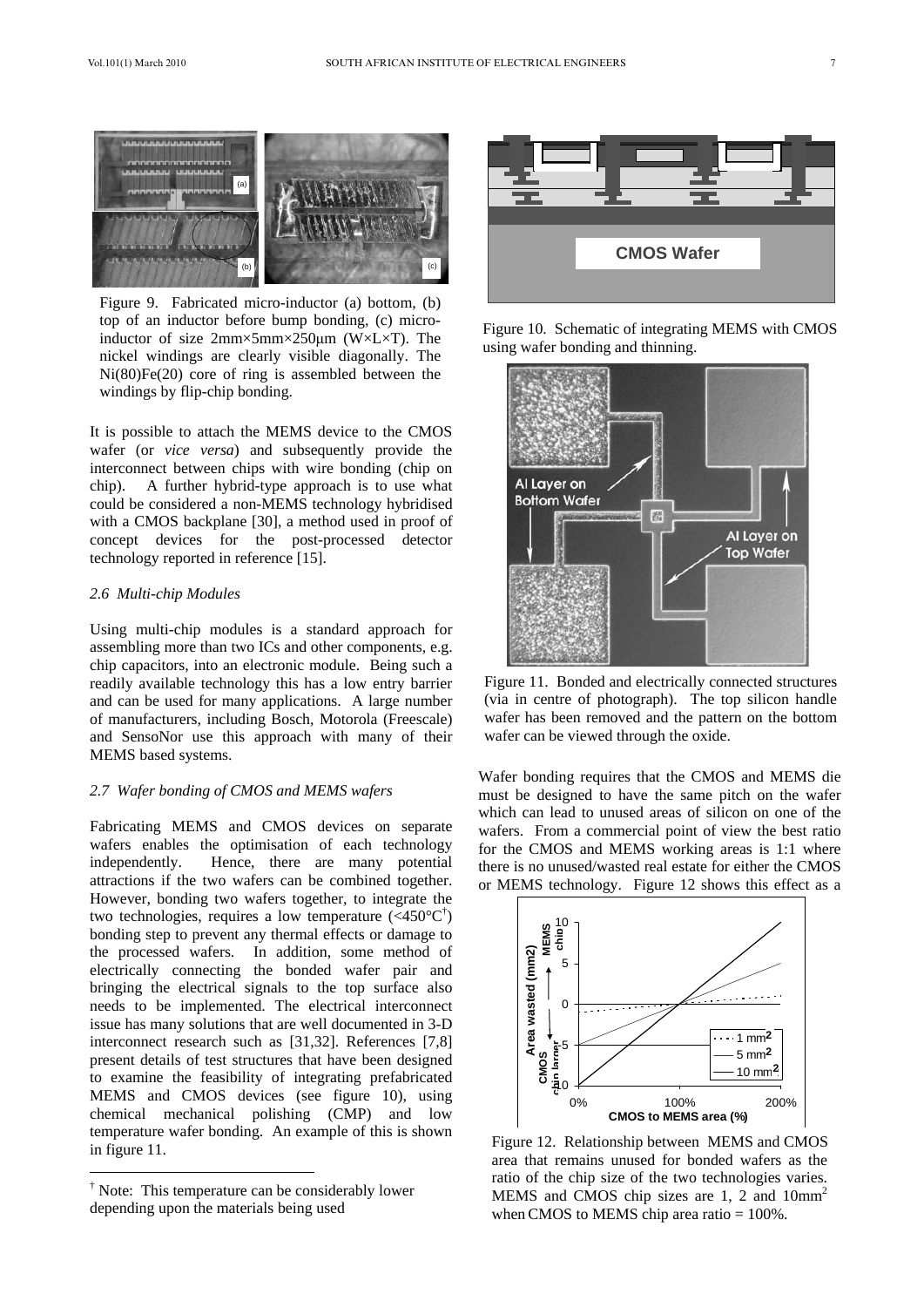function of chip size and ratio of CMOS to MEMS chip area. Obviously with chip based hybridisation there is not such an issue as the chips are diced before interconnect and hence there is no need for the chips to be identical sizes.

# 3. DISCUSSION AND CONCLUSIONS

The exponential increase in IC performance, which has followed Moore's Law for 40 years, has used the ITRS (International Technology Roadmap for Semiconductors) scaling rules to good effect. This has enabling the IC industry and its customers to plan their businesses effectively, as the roadmap has reliably predicted the rollout and price/performance of the next generation circuit node. With the maturing of silicon IC technology, following the roadmap has become more expensive and the number of active players has reduced. Further and integration of MEMS, novel materials and technology with silicon ICs.

Exploiting the technological opportunities at the interface between silicon electronics, engineering and the physical and life sciences is obviously crucial to the objective of following the opportunities presented by Silicon<sup>+</sup>. Developments in this area will, for example, see a transformation in devices such as bioarrays, sensors and medical diagnostics, which integrate state of the art semiconductor technology with surface chemistry and biochemistry and which necessitate interdisciplinary collaboration. In parallel, there is the potential to harness existing technologies and integrate them with new materials and other circuitry. Therefore, with appropriately multi-skilled teams it will be possible to harness the power of photonics, microfluidics, chemical sensing and micro-mechanical functions with the

| <b>Process</b>                        | <b>Cost barrier</b><br>to entry | Wafer<br>scale | <b>Pre-tested</b><br>dies        | <b>Commercial</b><br>availability | <b>Die</b><br>assembly | <b>High temp</b><br><b>MEMS</b> |
|---------------------------------------|---------------------------------|----------------|----------------------------------|-----------------------------------|------------------------|---------------------------------|
| Pre-CMOS MEMS<br>Integrated           | Medium/<br>High                 | <b>Yes</b>     | N <sub>0</sub>                   | Limited                           | N <sub>0</sub>         | <b>Yes</b>                      |
| Post-processed MEMS on<br><b>CMOS</b> | Medium                          | <b>Yes</b>     | N <sub>0</sub>                   | Some<br>processes                 | N <sub>0</sub>         | N <sub>0</sub>                  |
| Integrated CMOS and MEMS              | High                            | <b>Yes</b>     | N <sub>0</sub>                   | Extremely<br>limited              | N <sub>0</sub>         | Possible                        |
| CMOS and MEMS with etch<br>release    | Medium/Low                      | <b>Yes</b>     | N <sub>0</sub>                   | Yes                               | N <sub>0</sub>         | Possible                        |
| Hybridisation                         | Low                             | Yes            | Yes - die/die<br>No - waferscale | Yes (die)                         | Yes                    | <b>Yes</b>                      |
| Chip on chip                          | Low                             | N <sub>o</sub> | <b>Yes</b>                       | Yes                               | Yes                    | Yes                             |
| Multi-chip Module                     | Low                             | N <sub>0</sub> | <b>Yes</b>                       | <b>Yes</b>                        | <b>Yes</b>             | <b>Yes</b>                      |
| CMOS/MEMS wafer bonding               | Medium                          | Yes            | N <sub>0</sub>                   | N <sub>0</sub>                    | N <sub>0</sub>         | <b>Yes</b>                      |

Table 1. Comparison of different CMOS / MEMS integration technologies.

shrinking of the component scale is now approaching physical and economic limits, while at the same time microelectronic devices are becoming all pervasive within society and are increasingly being combined with a plethora of other sensing and processing technologies. We face a disruptive discontinuity in that:

- x A large percentage of IC companies will not be able to afford to continue following the ITRS roadmap (this has already happened to almost all the UK based manufacturing operations) and the industry will increasingly have to follow a diversified business model to protect revenues.
- Beyond traditional IC electronic processing, the incorporation of additional functionalities deriving from biological, chemical, mechanical, optical or other domains will increasingly be targeted by IC companies to develop enhanced silicon technology, creating new and larger markets beyond the existing electronics-based openings.

This presents CMOS and MEMS technology with new methods of enabling continued growth in the performance of IC technology through the innovative implementation processing power of electronics. This in turn will help create new and exciting opportunities for both research and industry centred on the effective implementation of MEMS related technology using silicon as a highperformance versatile platform technology.

The method of integration selected will be entirely driven by cost and table 1 compares some aspects of the different options. One issue for all the options is the availability of second sourcing which is usually required and this may be more problematic for the fully integrated approach, although large vertically integrated companies usually have more than one manufacturing site.

The post-processing option has many attractions to startup companies as has been illustrated by companies such as MED, MicroPix and Vision (ST), who have successfully developed microdisplays and CMOS imagers. While it is clear that some options are only available to large IC companies, the post-processing option can clearly be successfully exploited by a wider range of organisations as can the hybridisation related approaches. Both of these approaches have a lower cost of entry and so have attractions.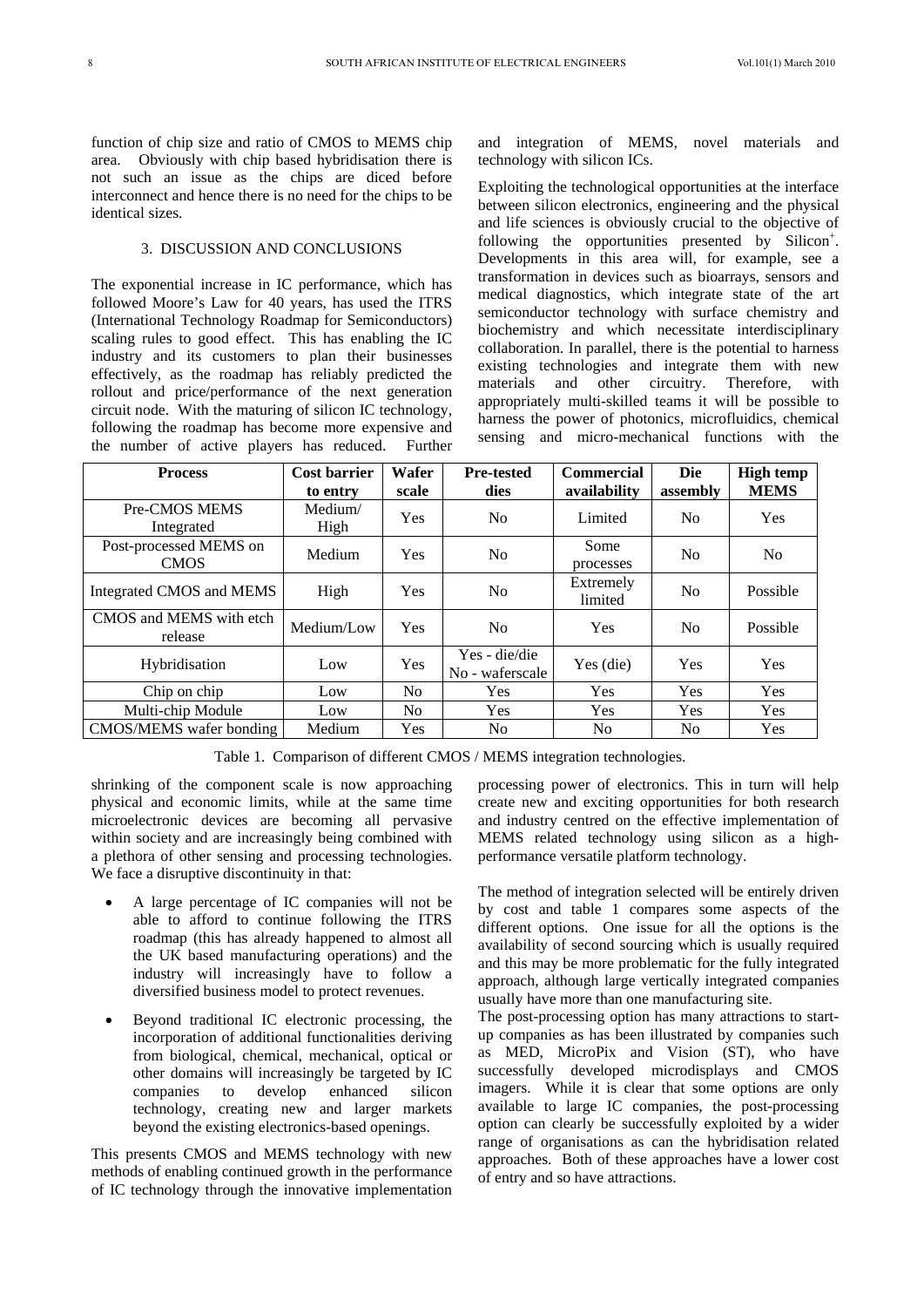#### 4. REFERENCES

- 1. ITRS Roadmap available from http://www.itrs.net/
- 2 J. H. Smith, S. Montague, J. J. Sniegowski, J. R. Murray, P. J. McWhorter, "Embedded Micromechanical Devices for the Monolithic Integration of MEMS with CMOS", IEDM Technical Digest, pp. 609-612, 1995.
- 3 H. Baltes, O. Brand, A. Hierlemann, D. Lange, C. Hagleitner, "CMOS MEMS - Present and Future", Technical Digest, Fifteenth IEEE International Conference on Micro Electro Mechanical Systems, pp. 459-466, 2002.
- 4 J. Schmitz, "Adding functionality to microchips by wafer post-processing", Nuclear Instruments and Methods in Physics Research A, Volume 576, no 1, 11 June 2007, pp 142-149
- 5 T. Scheiter, H. Kapels, K.-G. Oppermann, M. Steger, C. Hierold, W.M. Werner and H.-J. Timme, "Full integration of a pressure-sensor system into a standard BiCMOS process", Sensors and Actuators A: Physical, Vol. 67, Issues 1-3, pp. 211-214, May 1998
- 6 W. Parkes, C.C. Dunare, A.J. Walton, J.G. Terry, J.T.M. Stevenson, A.S. Bunting, A.M. Gundlach, S. Smith, G.C. Hilton, K.D. Irwin, J.N. Ullom, W.D. Duncan, W.S. Holland, M.D. Audley, M.J. MacIntosh, M. Ellis, P.A.R. Ade, R. Sudiwala and E. Schulte, "Design and fabrication of the SCUBA-2 detector for the JCM telescope", IEE Seminar on MEMS Sensor Technologies, London, 25 April 2005, 8/1-8/5
- 7 H. Lin, A.J. Walton, C.C. Dunare, J.T.M. Stevenson, A.M. Gundlach, S. Smith, A.S. Bunting; "Test Structures for the Characterisation of MEMS and CMOS Integration Technology", IEEE International Conference on Microelectronic Test Structures, pp. 143-148, 6-9th March 2006.
- 8 H. Lin, J.T.M. Stevenson, A.M. Gundlach, C.C. Dunare, A.J. Walton, "Application of CMP for Integrating MEMS and CMOS Technology", 16th European Workshop on MicroMechanics (MME), pp. 207-210, 2005.
- 9 O. Brand, "Microsensor Integration into Systemson-Chip", Proceedings of the IEEE, 94, no. 6, pp. 1160-1176, 2006.
- 10 A.E. Franke, D. Bilic, D.T.Chang, P.T. Jones, T.-J. King, R.T. Howe, G.C. Johnson, "Post-CMOS integration of germanium microstructures", Twelfth IEEE International Conference on Micro Electro Mechanical Systems, 1999. MEMS '99, Orlando, FL, USA. pp 630-637, Jan 1999
- 11 A. Kovalgin, J, Holleman, "Low-Temperature LPCVD of Polycrystalline GexSi1 $-x$  Films with High Germanium Content", Journal of The Electrochemical Society, vol 153, pp G363-G371, 2006
- 12 A.J. Walton, D.G. Vass, I. Underwood, G. Bodammer, D.W. Calton, K. Seunarine, J.T.M. Stevenson, A.M. Gundlach; "A Review of the

 History and Technology of Micromachined Miniature Displays Using Foundry Produced Silicon Backplanes", SPIE Design, Characterisation, and Packaging for MEMS and Microelectronics, 3893, pp. 26-38, 27-29th October 1999.

- 13 C. Fossati1, O. Gagliano1, M. Commandre1, B. Dunne, "Microlens design for CMOS image sensor", Proc. SPIE vol. 5962, Optical Design and Engineering II pp. 696-703, 2005.
- 14 I. Underwood, J. Gourlay, "Light-emitting polymer on CMOS: a new photonic technology?", Wave Optics and Photonic Devices for Optical Information Processing II. Edited by Ambs, Pierre; Beyette, Fred R., Jr. Proceedings of the SPIE, Volume 5181, pp. 110-119, 2003
- 15 V. M. Blanco Carballo, M. Chefdeville, H. van der Graaf, C. Salm, A. A. I. Aarnink, S. M. Smits, D. M. Altpeter, J. Timmermans, J. L. Visschers, J. Schmitz, "A miniaturized multiwire proportional chamber using CMOS wafer scale post-processing", ESSDERC, pp 129-132, 2006
- 16 Y. Li, P. Li, A Kazantzis, L.I. Haworth, A W S Ross, J G Terry, J T M Stevenson, A M Gundlach, A. Bunting, A.J. Walton; "Building EWOD microfluidic array technology on top of foundry CMOS", IET Seminar on MEMS Sensors and Actuators, pp. 25-30, 27-28 April 2006.
- 17. F. van Kessel, L.J. Hombeck, R.E. Meier, M.R. Douglass, "A MEMS-based projection display", Proc. IEEE 86, no 8, Aug, 1998, pp 1687-1704.
- 18 S. Lewis, S. Alie, T. Brosnihan, C. Core, T. Core, R. Howe, J. Geen, D. Hollocher, M. Judy, J. Memishian, K. Nunan, R. Paine, S. Sherman, B. Tsang, B. Wachtmann, "Integrated Sensor and Electronics Processing for  $>10^8$  IMEMS Inertial Measurement Unit Components", IEDM, pp 39.1.1- 39.1.4, 2003
- 19 B. Scannell, "Integrated MEMS Sensors for Industrial Control", EPN, Jan 2007
- 20 D.F. Guillou, S. Santhanam, L. R. Carley, "Laminated, Sacrificial-poly MEMS Technology in Standard CMOS", Sensors and Actuators A (Physical), 85, pp. 346-355, 2000.
- 21 C-L. Dai, H-L. Chen, C-Y. Lee, P.-Z. Chang, "Fabrication of diffractive optical elements using the CMOS process", J. Micromech. Microeng. Vol 12 pp 21–25, 2002
- 22 X. Huikai Xie, L. Erdmann, Z. Xu, K, Gabriel, G.K. Fedder, "Post-CMOS processing for high-aspectratio integrated silicon microstructures", Journal of Microelectromechanical Systems, Vol 11, No 2, pp 93-101, April 2002
- 23 H. Luo, G. Zhang, L.R. Carley, G.K. Fedder, "Post-CMOS Micromachined Lateral Accelerometer", Journal MicroElectromechanical Systems, pp188- 195, Vol. 11, No. 3, June 2002
- 24 X. Zhu, S. Santhanpn, H. Lakdawala, H. Luo, G.K. Fedder., "Copper interconnect low-k dielectric post-